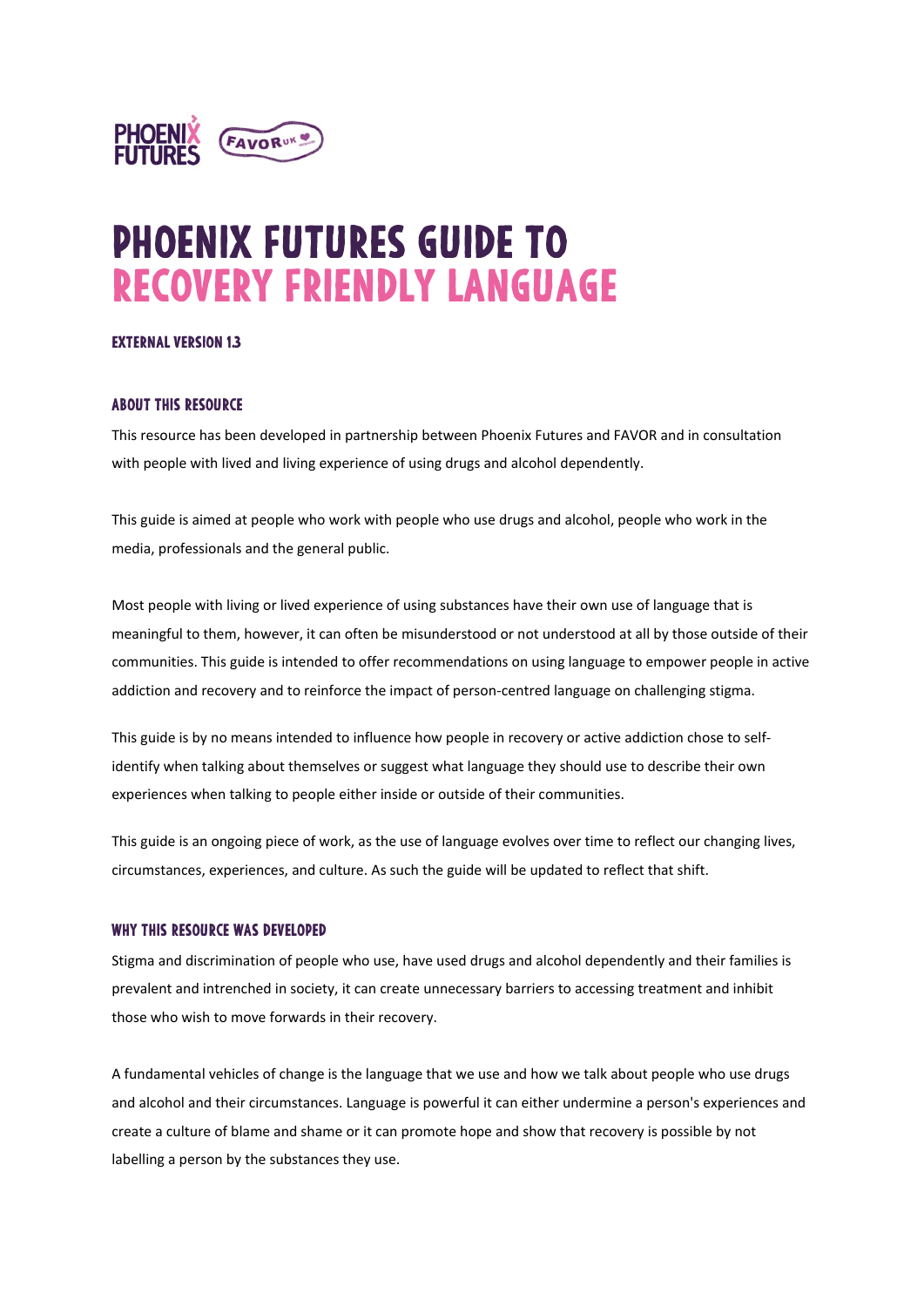The language we use when talking to or about people who use substances should be inclusive, empowering and person centered, meaning that the focus is on the person and not their substance use.

#### **LANGUAGE & IDENTITY**

This guide is not meant to be an exhaustive list of language to use, and not to use. What became clear through our research is the complexity of the nuances of language and preference very much depends on the individual and the context. What one person might find empowering another might find patronising, labelling or not applicable to them.

For example, to many people in recovery self-identifying as an 'Addict' and /or 'Alcoholic' and admitting their powerlessness over a substance is a gateway to greater empowerment. This use of language is part of a culture that helps them initiate and sustain their identity and recovery.

However, because someone self-refers as a certain term or uses specific language to describe their circumstances, this does not make it acceptable for people outside of their community to use the same terminology or language when talking to or about people who use/have used substances.

When people unfamiliar with recovery terminology hear loaded language such as, 'Addict' and / or 'Alcoholic' it can create negative biases that lead towards stigma and discrimination. Therefore, It is important that the language used when talking to and about people who use / have used substances dependently by the media, professionals and the public is considerate, inclusive and person centered.

#### **PATHWAYS TO RECOVERY & LANGUAGE**

When talking about recovery it is important to acknowledge that there is not one pathway to recovery, recovery is a highly personal process and whilst people can share common experiences everyone's recovery journey is unique to them. A pathway that might work for one person might not work for another.

It is impossible to define what the best language is for everyone in every circumstance when it comes to talking about recovery and addiction. However, we should recognise that words matter. Words influence thoughts and actions; they affect those we speak to and those we speak about.

#### **BEST PRACTICE GUIDELINES FOR USE OF LANGUAGE**

• The language you use should not define a person by their substance use or circumstance, try to use 'People first' language. i.e., 'people who use our services' rather than 'service user', or, 'a person who is currently using drugs', rather than 'drug user.'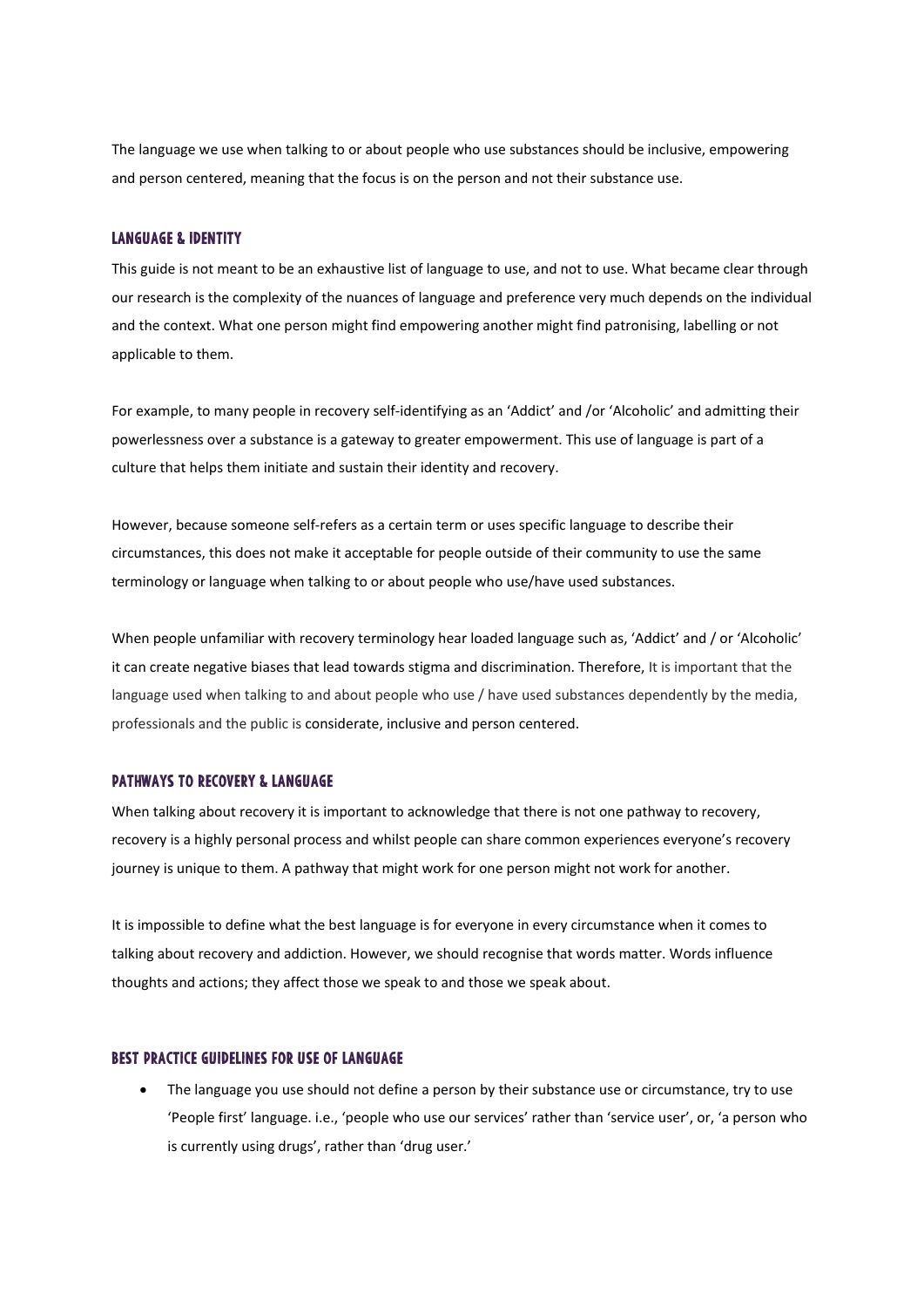- Use terms that are strength based and empowering, for example instead of talking about someone who is 'non-compliant' or 'unengaged' use terms such as 'chooses not to'. Or 'doesn't wish to'
- Use sensitive recovery focused language, being careful not to disempower or victimise people seeking help for drug and alcohol use or their mental health.
	- Avoid language that attributes blame such as 'battling addiction', 'fighting addiction' which can imply there are winners and losers and that people still in active addiction are not 'fighting hard enough'
	- Try to avoid language that can trivialise a person's circumstances such as 'drug problems' 'alcohol issues' 'mental health problems'
	- Where appropriate use language that inspires hope that people can change instead of implying that dependency to substances is a fixed state labelling someone as a drug user we could say 'a person who is currently using drugs' or 'Alex is currently facing multiple needs'
- Avoid terms that make people feel like the problem such as 'complex needs', 'mental health problems' instead look for language that is open such as 'people facing multiple needs' and 'Jay has a history of depression and anxiety'
- Avoid using unnecessarily complicated language and jargon that is hard to understand. Where possible use plain simple English that is accessible and not a cause for confusion

### **PLAIN ENGLISH**

Plain English is copy written with the reader in mind, When copy is written clearly and concisely it is more

understandable and accessible for the reader

The basic principles of plain English are

- Avoid jargon and acronyms
- Keep your sentences short
- Prefer active verbs
- Use 'you' and 'we'
- Use words that are appropriate for the reader